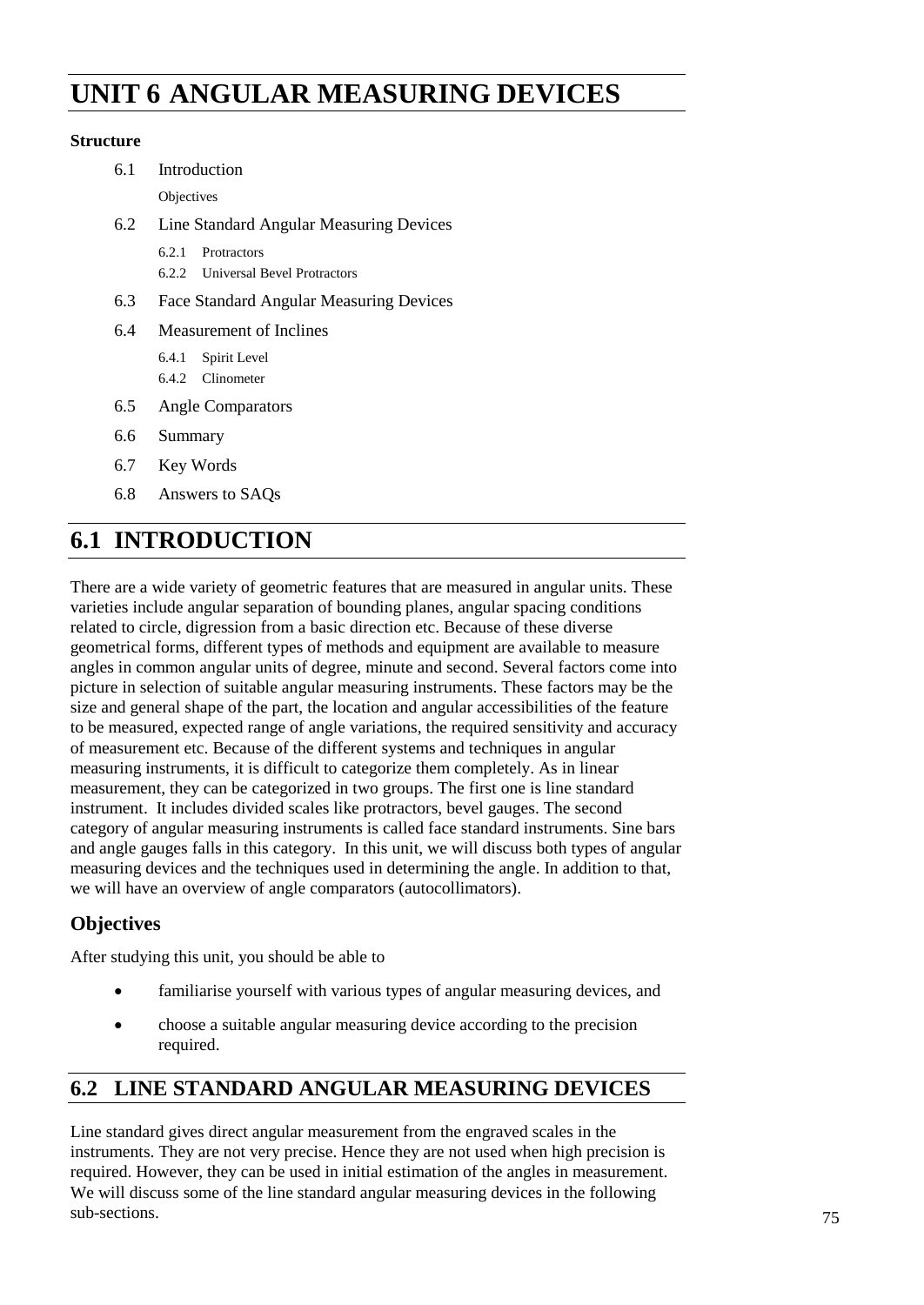#### **Metrology and Instrumentation**

### **6.2.1 Protractors**

It is the simplest instrument for measuring angles between two faces. It consists of two arms and an engraved circular scale. The two arms can be set along the faces between which the angle is to be measured. The body of the instrument is extended to form one of the arms, and this is known as the *stock*. It is the fixed part of the protractor and should be perfectly straight. The other arm is in the form of a *blade* that rotates in a *turret* mounted on the body. One of the bodies of the turret carries the divided scale and the other member carries a vernier or index. The ordinary protractor measures angles only in degrees and used for non-precision works. By using angular vernier scale along with it, precision up to 5' can be achieved. Figure 6.1 shows the diagram of a protractor.



**Figure 6.1 : Protractor**

#### **6.2.2 Universal Bevel Protractors**

It is an angular measuring instrument capable of measuring angles to within 5 min. The name universal refers to the capacity of the instrument to be adaptable to a great variety of work configurations and angular interrelations. It consists of a *base* to which a vernier scale is attached. A *protractor dial* is mounted on the circular section of the base. The protractor *dial* is graduated in degrees with every tenth degree numbered. The *sliding blade* is fitted into this dial; it may be extended to either direction and set at any angle to the base. The blade and the dial are rotated as a unit. Fine adjustment are obtained with a small knurled headed pinion that, when turned, engages with a gear attached to the blade mount. The protractor dial may be locked in any position by means of the dial clamp nut.

Measurement in a universal bevel protractor is made either by embracing the two bounding elements of the angle or by extraneous referencing, for example, the part and the instrument resting on a surface plate.

The vernier protractor is used to measure an obtuse angle, or an angle greater than 90<sup>o</sup> but less than 180°. An *acute angle attachment* is fastened to the vernier protractor to measure angles of less than  $90^\circ$ . The main scale is divided into two arcs of  $180^\circ$ . Each arc is divided into two quadrants of 90 $^{\circ}$  and has graduation from 0 $^{\circ}$  to 90 $^{\circ}$  to the left and right of the zero line, with every tenth degree numbered.

The vernier scale is divided into 12 spaces on each side of its zero (total 24). The spacing in the vernier scale is made in such a way that least count of it corresponds to  $\frac{1}{12}$ <sup>th</sup> of a degree, which is equal to 5'.

If the zero on the vernier scale coincides with a line on the main scale, the number of vernier graduations beyond the zero should be multiplied by 5 and added to the number of full degrees indicated on the protractor dial. Figure 6.2 shows a diagram of a bevel protractor.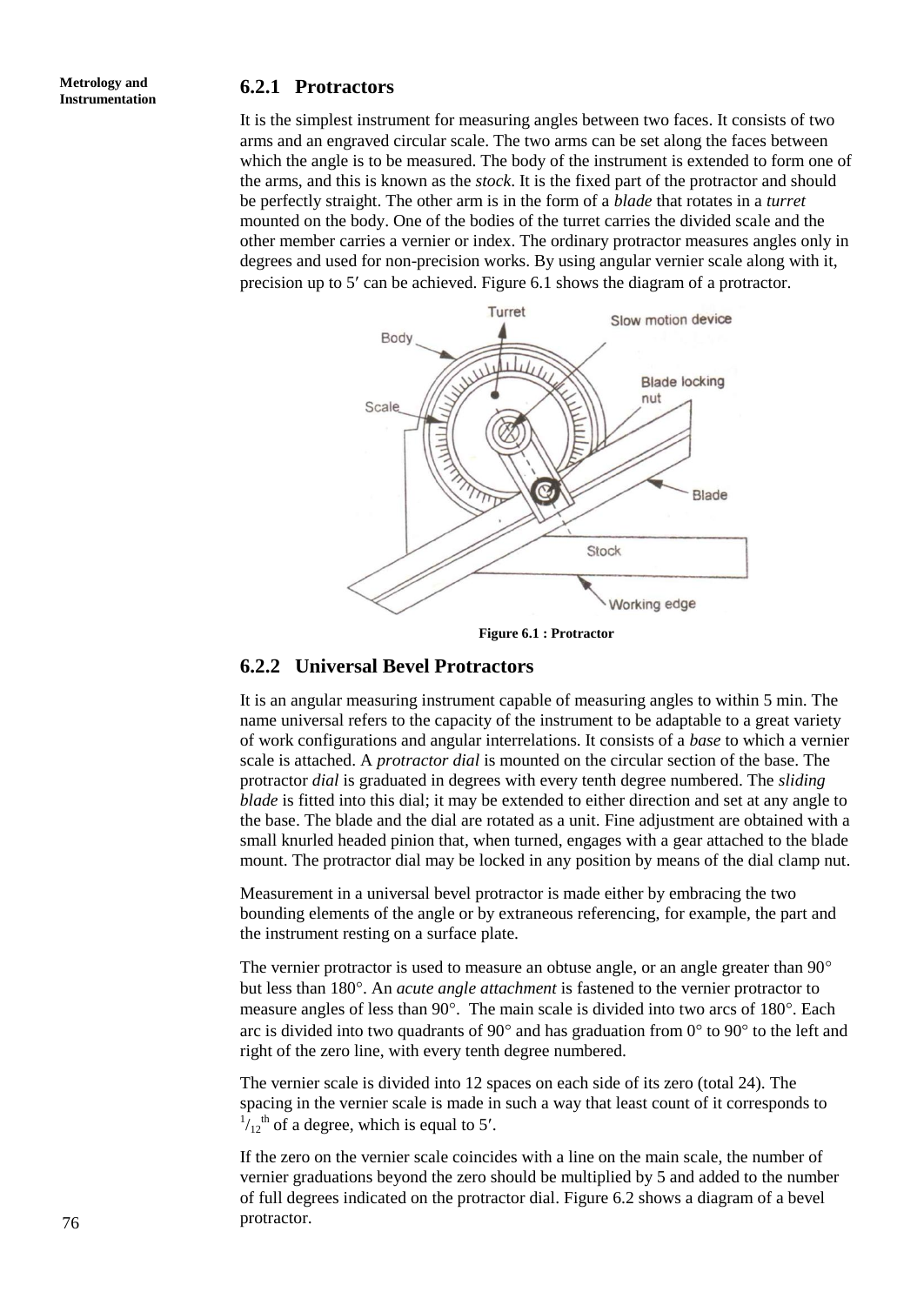

**Figure 6.2 : Universal Bevel Protractor**

## **SAQ 1**

- (a) What are the various line standard angular measuring devices?
- (b) Name the parts of a universal bevel protractor and state the functions of each.

# **6.3 FACE STANDARD ANGULAR MEASURING DEVICES**

Face standard angular measuring devices include angle gauges and sine bars. The measurements are done with respect to two faces of the measuring instruments. Precision obtained in such instruments is more than the precision obtained in line standard angular measuring devices. Some commonly used face standard angular measuring devices are discussed in the following sub-sections.

## **6.3.1 Sine Bar**

A sine bar is made up of a hardened steel beam having a flat upper surface. The bar is mounted on two cylindrical rollers. These rollers are located in cylindrical grooves specially provided for the purpose. The axes of the two rollers are parallel to each other. They are also parallel to the upper flat surface at an equal distance from it.

Unlike bevel protractors sine bars make indirect measurements. The operation of a sine bar is based on known trigonometric relationship between the sides and the angle of a right angle triangle. Here, dimension of two sides determine the size of the third side and of the two acute angles. The accuracy attainable with this instrument is quite high and the errors in angular measurement are less than 2 seconds for angle up to  $45^\circ$ . Generally, right-angled triangle is obtained by using a horizontal and precise flat plate on which gage blocks are stacked in the direction normal to the plane of the plate.

Sine block itself is not a measuring instrument. It acts as an important link in the angle measuring process. The actual measurement consists in comparing the plane of the part's top element to the plane of supporting surface plate. Mechanical or electronic height gauges are essentially used in the process.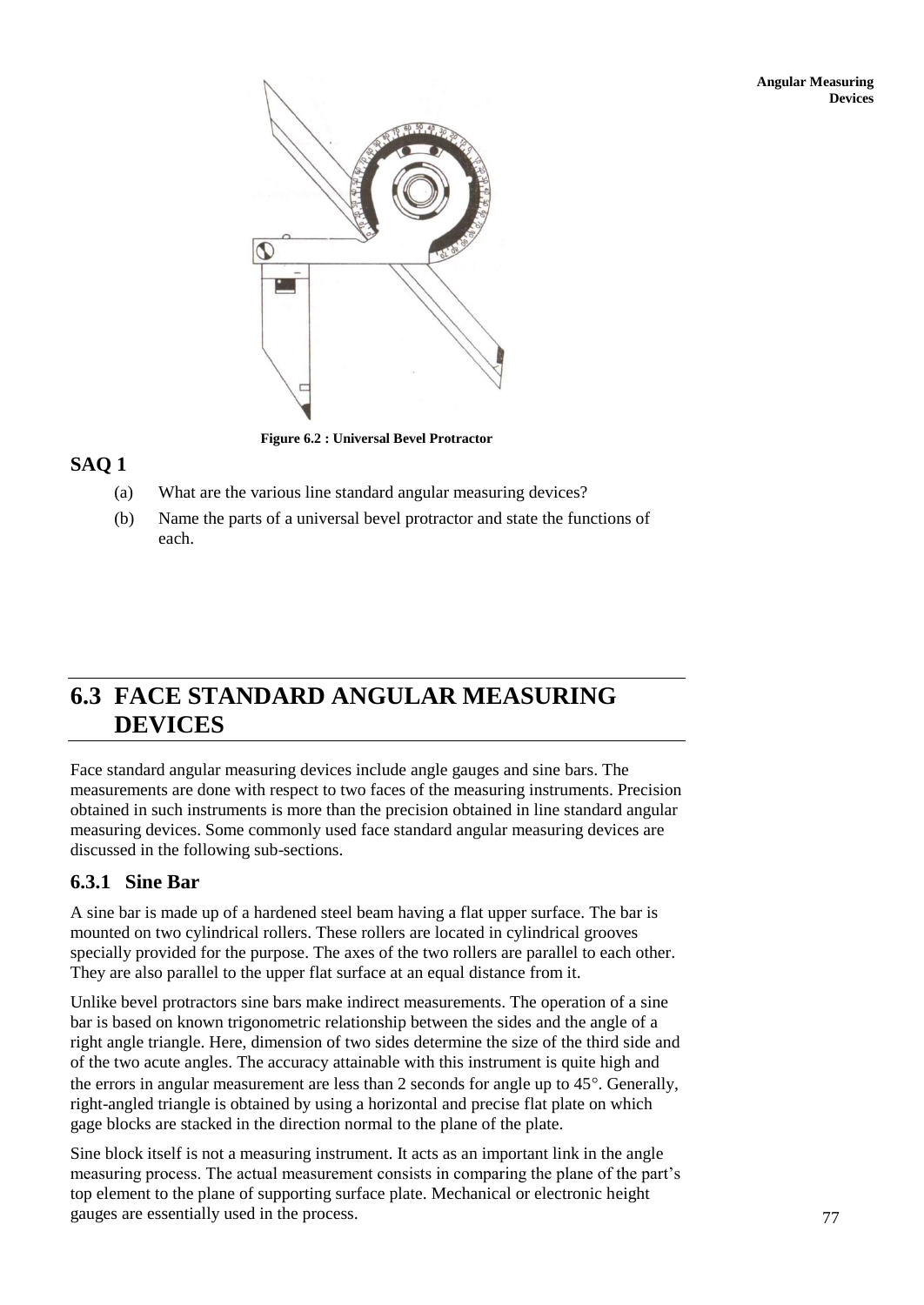

**Figure 6.3 : Sine Bar**

Figure 6.3 shows the schematic diagram of a sine bar. It is specified by the distance between the two centres of two rollers. The high degree of accuracy and precision available for length measurement in the form of slip and block gauges may be utilized for measurement of angle using the relationship as shown in Figure 6.4, where we have,



**Figure 6.4 : Use of Sine Bar for Angle Measurement**

Apparently, the accuracy of angle measurement depends upon the accuracy with which length *L*, of the sine bar and height *h* under the roller is known. Since the gage blocks incorporate a very high degree of accuracy, the reliability of angle measurement by means of sine bar depends essentially on the accuracy of the sine bar itself.

Now, differentiating h with respect to  $\theta$ , we have

$$
\cos \theta = \frac{1}{L} \cdot \frac{dh}{d\theta}
$$

$$
\Rightarrow \frac{d\theta}{dh} = \frac{1}{L \cos \theta} = \frac{\sec \theta}{L}
$$

Therefore, the error in angle measurement  $d\theta$ , due to an error, *dh* in height *h* is proportional to sec  $\theta$ . Now sec  $\theta$  increases very rapidly for angle greater than 45°. Therefore, sine bars should not be used for measurement of angles greater than  $45^{\circ}$  and if at all they have to be used, sine bars should measure the complement of the angle rather than the angle itself.

#### **SAQ 2**

- (a) Why is sine bar not preferred for measuring angle more than  $45^{\circ}$ ?
- (b) Calculate the gauge block buildup required to set a 10 cm sine bar to an angle of 30°.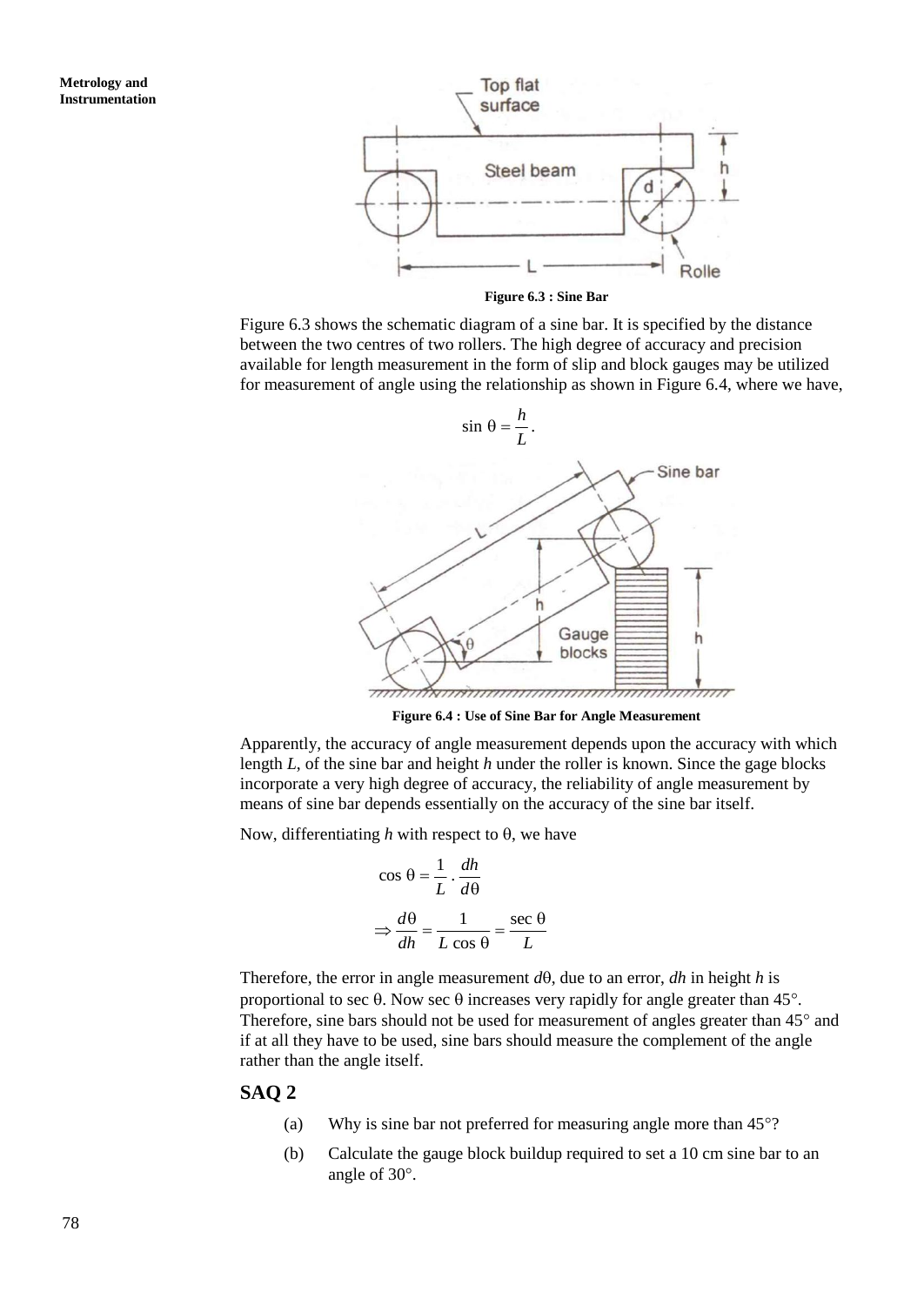# **6.4 MEASUREMENT OF INCLINES** Angular Measuring **Property**

Inclination of a surface generally represents its deviation from the horizontal or vertical planes. Gravitational principle can be used in construction of measurements of such inclinations. Spirit levels and clinometer are the instruments of this category. We will discuss these instruments in brief in the following sub-sections.

## **6.4.1 Spirit Level**

Spirit level is one of the most commonly used instruments for inspecting the horizontal position of surfaces and for evaluating the direction and magnitude of minor deviation from that nominal condition. It essentially consists of a close glass tube of accurate form. It is called as the vial. It is filled almost entirely with a liquid, leaving a small space for the formation of an air or gas bubble. Generally, low viscosity fluids, such as ether, alcohol or benzol, are preferred for filling the vial. The liquid due to its greater specific weight tends to fill the lower portion of the closed space. Upper side of the vial is graduated in linear units. Inclination of a surface can be known from the deviation of the bubble from its position when the spirit level is kept in a horizontal plane. Temperature variations in the ambient condition cause both liquid and vial to expand or contract. Therefore, selection of proper liquid and material for the spirit level is very important for accurate result. To reduce the effect of heat transfer in handling spirit levels are made of a relatively stable casting and are equipped with thermally insulated handles. Figure 6.5 shows a schematic diagram of a spirit level.



**Figure 6.5 : Spirit Level**

Sensitivity of the vial used in spirit level is commonly expressed in the following two ways.

Each graduation line representing a specific slope is defined by a tangent relationship, e.g. 0.01 cm per meter.

An angular value is assigned to the vial length covered by the distance of two adjacent graduation lines, i.e. the distance moved by the bubble from the zero will correspond the angle directly.

### **6.4.2 Clinometer**

A clinometer is a special case of application of spirit level for measuring, in the vertical plane, the incline of a surface in relation to the basic horizontal plane, over an extended range. The main functional element of a clinometer is the sensitive vial mounted on a rotatable disc, which carries a graduated ring with its horizontal axis supported in the housing of the instrument. The bubble of the vial is in its centre position, when the clinometer is placed on a horizontal surface and the scale of the rotatable disc is at zero position. If the clinometer is placed on an incline surface, the bubble deviates from the centre. It can be brought to the centre by rotating the disc. The rotation of the disc can be read on the scale. It represents the deviation of the surface over which the clinometer is placed from the horizontal plane. Figure 6.6 shows a diagram of a clinometer.

A number of commercially available clinometers with various designs are available. They differ in their sensitivity and measuring accuracy. Sensitivity and measuring accuracy of modern clinometers can be compared with any other high precision measuring instruments. For shop uses, clinometers with 10' graduations are available.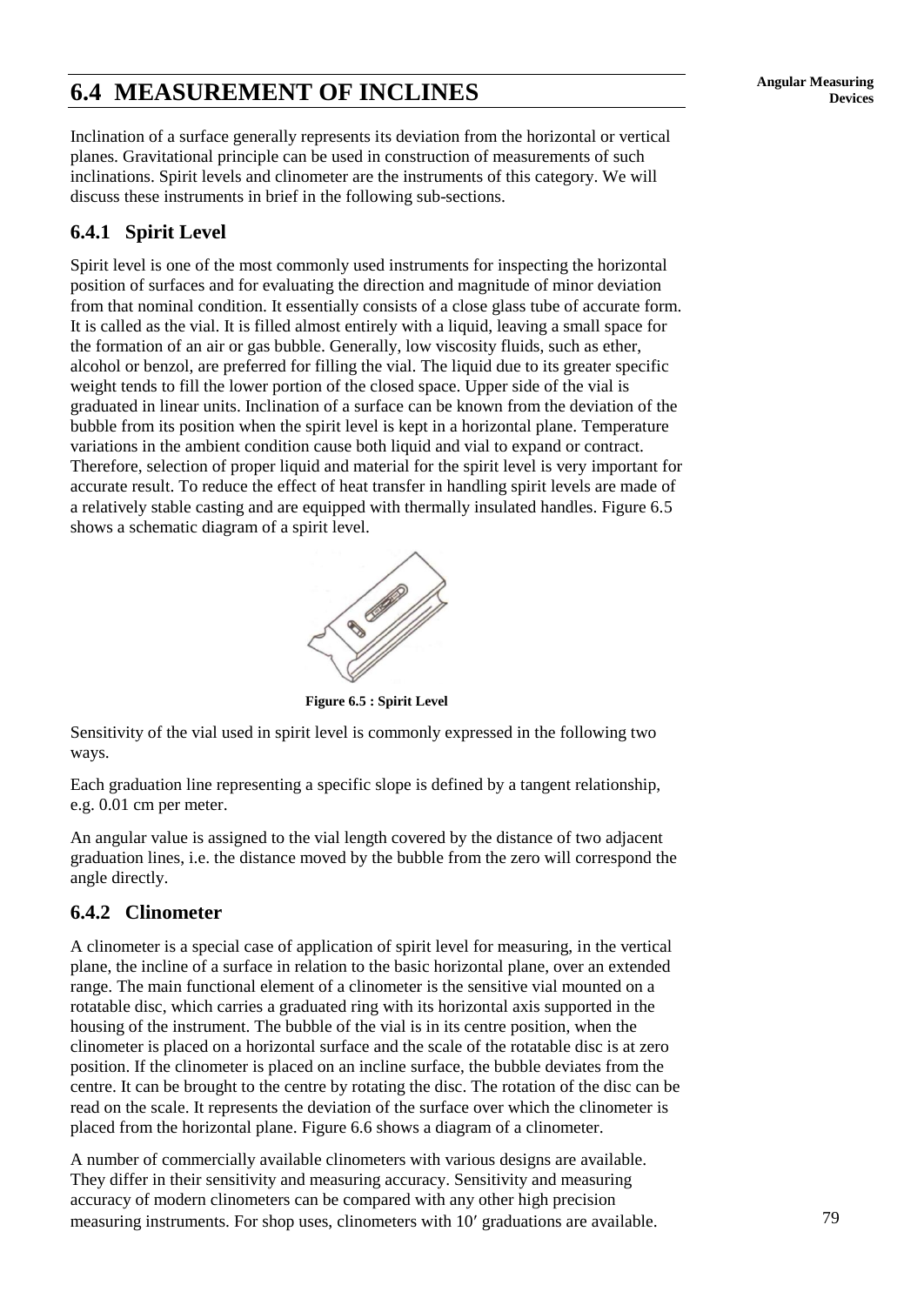

**Figure 6.6 : Clinometer**

#### **Applications**

Two categories of measurement are possible with clinometer. Care must be taken to keep the axis of the rotatable disc parallel to the hinge line of the incline. The two categories of measurement are :

- (i) Measurement of an incline place with respect to a horizontal plane. As discussed earlier, this is done by placing the instrument on the surface to be measured and rotating graduated disc to produce zero inclination on the bubble. The scale value of the disc position will be equal to the angle of incline.
- (ii) Measurement of the relative position of two mutually inclined surfaces. This is done by placing the clinometer on each of the surface in turn, and taking the readings with respect to the horizontal. The difference of both the readings will indicate the angular value of the relative incline.

### **SAQ 3**

- (a) How the inclination is estimated with the help of a spirit level?
- (b) Describe the principle, working and uses of a clinometer.

# **6.5 ANGLE COMPARATORS**

Angle comparators are the metrological instruments used for finding the difference between two nearly equal angles. The principle used in angle comparators is same as that of linear comparators. In practice, they are frequently used in calculating the difference between the angle of working standard gauges or instruments. It is also used in measuring angle of a number of angle gauges wrung together, or the angle between two faces of a standard polygon.

The most widely used angle comparators are Autocollimators. They are designed to measure small angles by comparison. They are quite accurate and can read up to 0.1 seconds, and may be used for distance up to 30 meters. We will discuss the principle and the working of an autocollimator in the following section.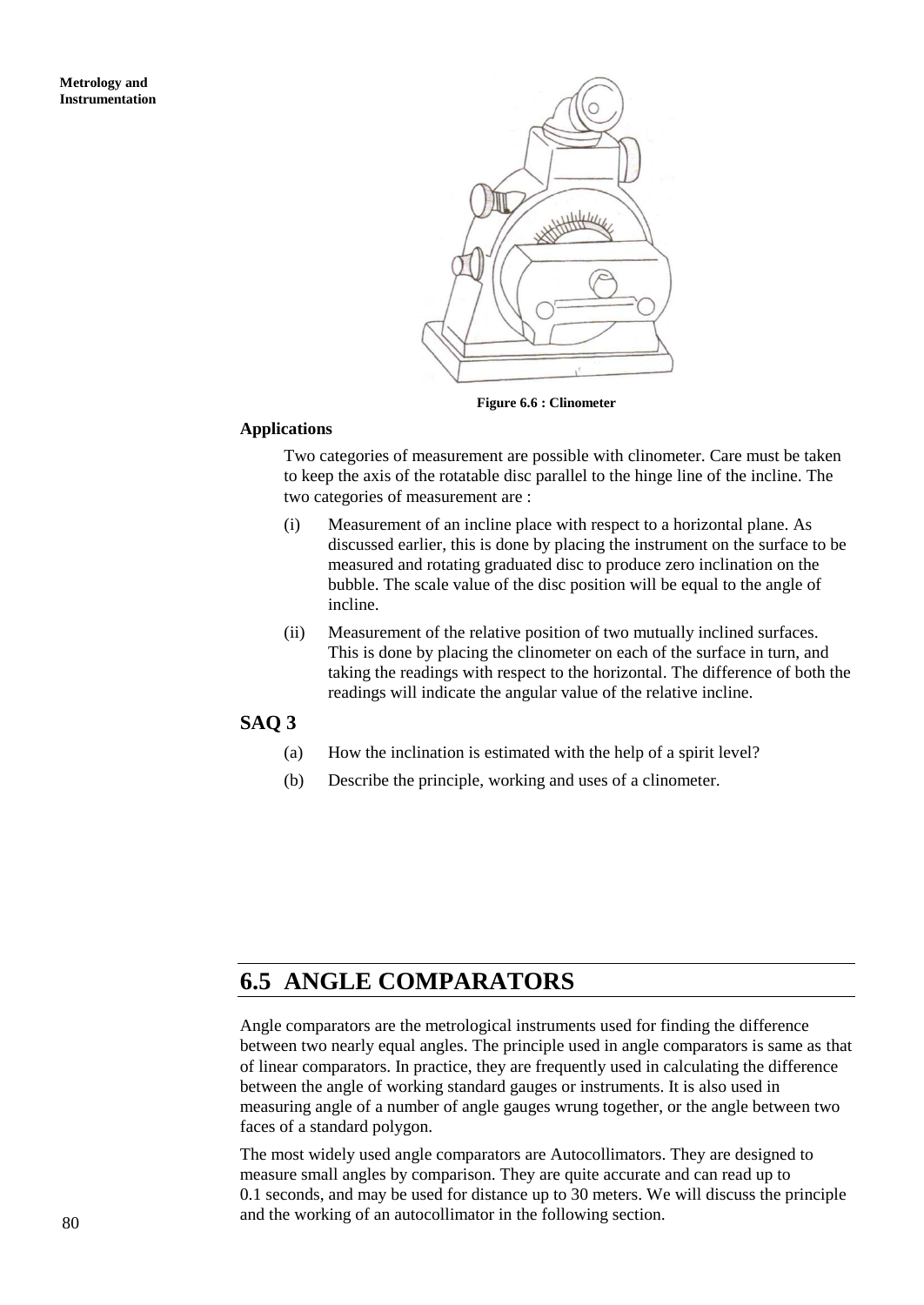# **Devices 6.5.1 Autocollimators**

#### **Principle**

The two main principles used in an autocollimator are

- (a) the projection and the refraction of a parallel beam of light by a lens, and
- (b) the change in direction of a reflected angle on a plane reflecting surface with change in angle of incidence.

To understand this, let us imagine a converging lens with a point source of light *O* at its principle focus, as shown in Figure 6.7(a). When a beam of light strikes a flat reflecting surface, a part of the beam is absorbed and the other part is reflected back. If the angle of incidence is zero, i.e*.* incident rays fall perpendicular to the reflecting surface, the reflected rays retrace original path. When the reflecting plane is tilted at certain angle, the total angle through which the light is deflected is twice the angle through which the mirror is tilted. Thus, alternately, if the incident rays are not at right angle to the reflecting surface they can be brought to the focal plane of the light sources by tilting the reflecting plane at an angle half the angle of reflection as shown in Figure 6.7(b).



**(a) Reflector is at 90 with the Direction of Rays**



**Figure 6.7(b) : Reflector is not at Right Angles to the Direction of the Rays**

Now, from the diagram,  $OO' = 2\theta \times f = x$ , where f is the focal length of the lens.

Thus, by measuring the linear distance *x*, the inclination of the reflecting surface  $\theta$ can be determined. The position of the final image does not depend upon the distance of the reflector from the lens. If, however, the reflector is moved too long, the reflected ray will then completely miss the lens and no image will be formed.

#### **Working**

In actual practice, the work surface whose inclination is to be obtained forms the reflecting surface and the displacement *x* is measured by a precision microscope which is calibrated directly to the values of inclination  $\theta$ .

The optical system of an autocollimator is shown in Figure 6.8. The target wires are illuminated by the electric bulb and act as a source of light since it is not convenient to visualize the reflected image of a point and then to measure the displacement *x* precisely. The image of the illuminated wire after being reflected from the surface being measured is formed in the same plane as the wire itself. The eyepiece system containing the micrometer microscope mechanism has a pair of setting lines which may be used to measure the displacement of the image by setting to the original cross lines and then moving over to those of the image.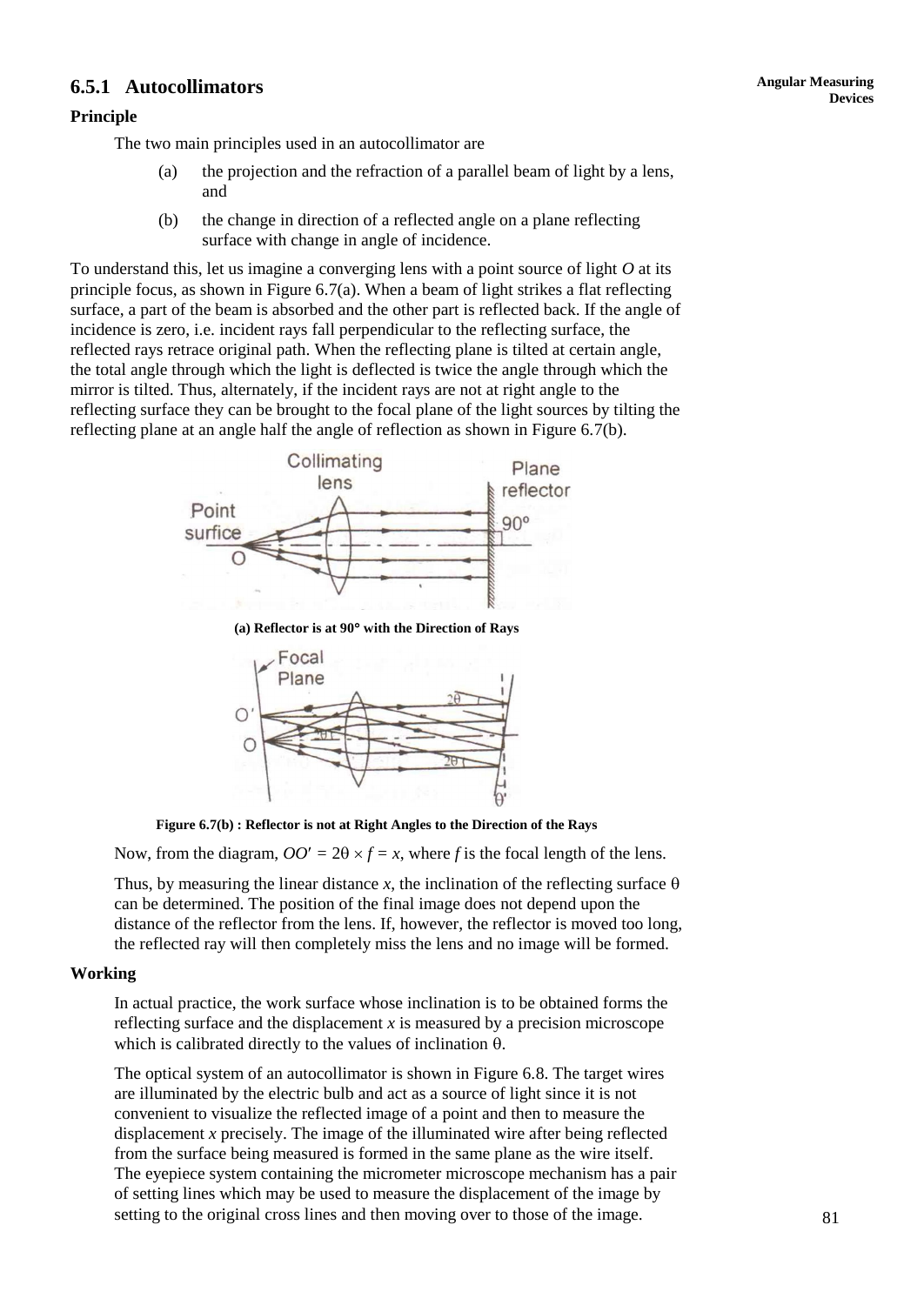**Metrology and Instrumentation** Generally, a calibration is supplied with the instrument. Thus, the angle of inclination of the reflecting surface per division of the micrometer scale can be directly read.

Autocollimators are quite accurate and can read up to 0.1 seconds, and may be used for distance up to 30 meters.



**Figure 6.8 : Optical System of an Autocollimator**

## **SAQ 4**

Describe the principle and working of an autocollimator.

# **6.6 SUMMARY**

In this unit, principles and techniques of angular measuring devices have been discussed. The unit begins with description of line standard angular measuring devices like protractor and bevel protractor. Next, face standards angular measuring devices, viz. slip gauges and sine bars are discussed. Instruments used for measurement of inclinations, viz. spirit level inclinometers are discussed in the next section. The unit finishes with the discussion of the principle and working of angle comparator, viz. autocollimators.

# **6.7 KEY WORDS**

| <b>Protractor</b>     | It is the simplest angle-measuring device and can<br>give reading up to 5'.                                                                                                                    |
|-----------------------|------------------------------------------------------------------------------------------------------------------------------------------------------------------------------------------------|
| <b>Clinometer</b>     | : It is a device for measuring angle between two<br>faces. It uses the principle of spirit level.                                                                                              |
| <b>Sine Bar</b>       | : It is an indirect angle-measuring instrument which<br>gives measurement up to 2".                                                                                                            |
| <b>Angle Gauges</b>   | It is a precision angular measuring device that can<br>give accuracy up to 3".                                                                                                                 |
| <b>Vial</b>           | : The closed glass tube of accurate size in a spirit<br>level, which is used for storing the liquid, is called<br>the vial. It is graduated in linear scale and the<br>bubble moves inside it. |
| <b>Autocollimator</b> | It is an angle comparator based on the principle of<br>reflection of light. Least measurement given by<br>autocollimator is up to 1'.                                                          |